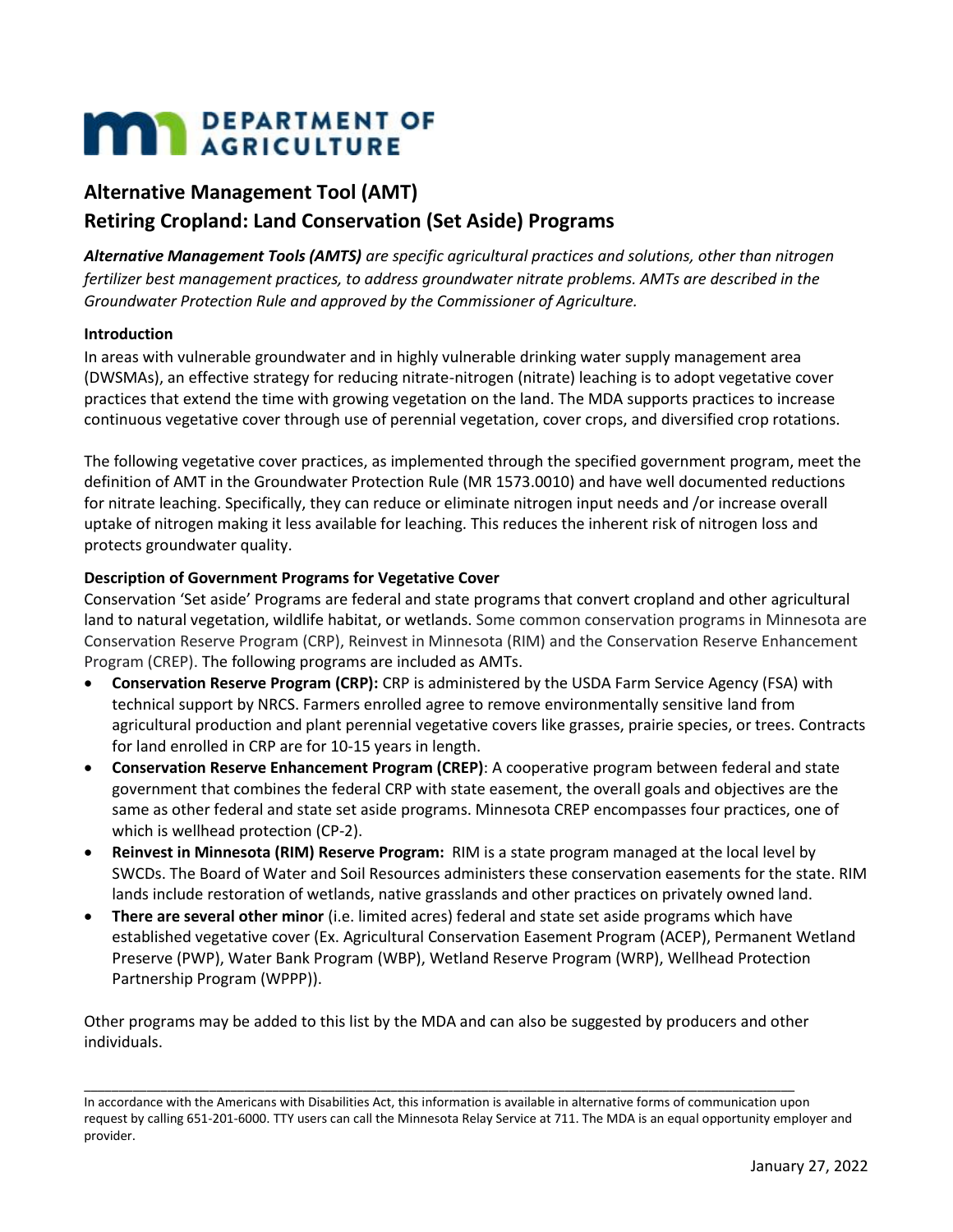#### **AMT substitution for a BMP**

Land conservation programs substitute for all nitrogen fertilizer best management practices (BMPs) statewide. See BMP/AMT matrix (www.mda.state.mn.us/nitrogenamts) for more information about how this AMT substitutes for nitrogen fertilizer BMPs.

#### **Water Quality Benefits**

CRP, CREP and RIM and other set aside programs are land conservation programs that replace agricultural production with perennial vegetative cover. This is done for environmental benefits like reduced soil erosion, improved water quality, and increased wildlife habitat. Guidelines for these programs includes perennial species that require little to no commercial nitrogen fertilizer and program rules limit or prohibit disturbance/alteration of enrolled acres (for exampling tilling, fertilizer, manure applications, cutting, etc.). Lower nitrogen inputs combined with permanent vegetative cover reduce the amount of leachable soil nitrate and the inherent risk of nitrate leaching loss.

In Minnesota and across the upper Midwest, many studies have shown that perennials can reduce nitrate leaching compared with annual crops. Randall et al. (1997) measured nitrate concentrations in subsurface drainage water over a six-year period from row crops, alfalfa fields, and CRP lands and found that total nitrate loss over six years was substantially lower in drainage water under alfalfa (6 lb/acre) and CRP (4 lb/acre) than from a corn-corn (195 lb/acre) or corn- soybean (181 lb/ac) rotation. The flow weighted average nitrate-nitrogen concentrations were corn-corn = 32, corn-soybean = 24, soybean-corn = 26, alfalfa = 3 and CRP = 2 mg/L (Randall et al., 1997). Smith et al. (2013) showed that perennial crops significantly reduced nitrate leaching as well as concentrations and loads from the tile systems following conversion from row crop agricultural production. Similarly, another study showed that nitrate leaching increases when CRP is converted to annual crop production and the beneficial effects of perennials on subsurface drainage characteristics were largely negated after 1 to 2 years of corn production (Higgins et al., 2002).

#### **Requirements to Qualify for the Retiring Cropland AMT**

All land currently enrolled in approved Federal or State conservation programs is considered an approved AMT by the Minnesota Department of Agriculture.

If land remains in perennial vegetation after enrollment in a land conservation program expires, it will be considered under the perennial cover AMT. Please visit www.mda.state.mn.us/nitrogenamts to view all AMT documents.

#### **Technical Resources**

Producers interested in enrolling in CRP and CREP should contact the FSA office at their local USDA Service Center at:<https://www.farmers.gov/service-center-locator> . Producers interested in state-level programs can contact their local Soil and Water Conservation District (SWCD) Office or visit the Board of Soil and Water Resources (BWSR) at: [http://bwsr.state.mn.us/what-programs-are-available.](http://bwsr.state.mn.us/what-programs-are-available)

Technical standards are determined by the USDA Natural Resources Conservation Service (NRCS) and available in the NRCS Field Office Technical Guide (FOTG) for MN: [https://efotg.sc.egov.usda.gov/#/state/MN.](https://efotg.sc.egov.usda.gov/#/state/MN) USDA and/or SWCD staff will already have determined that technical standard(s) were met at time of enrollment.